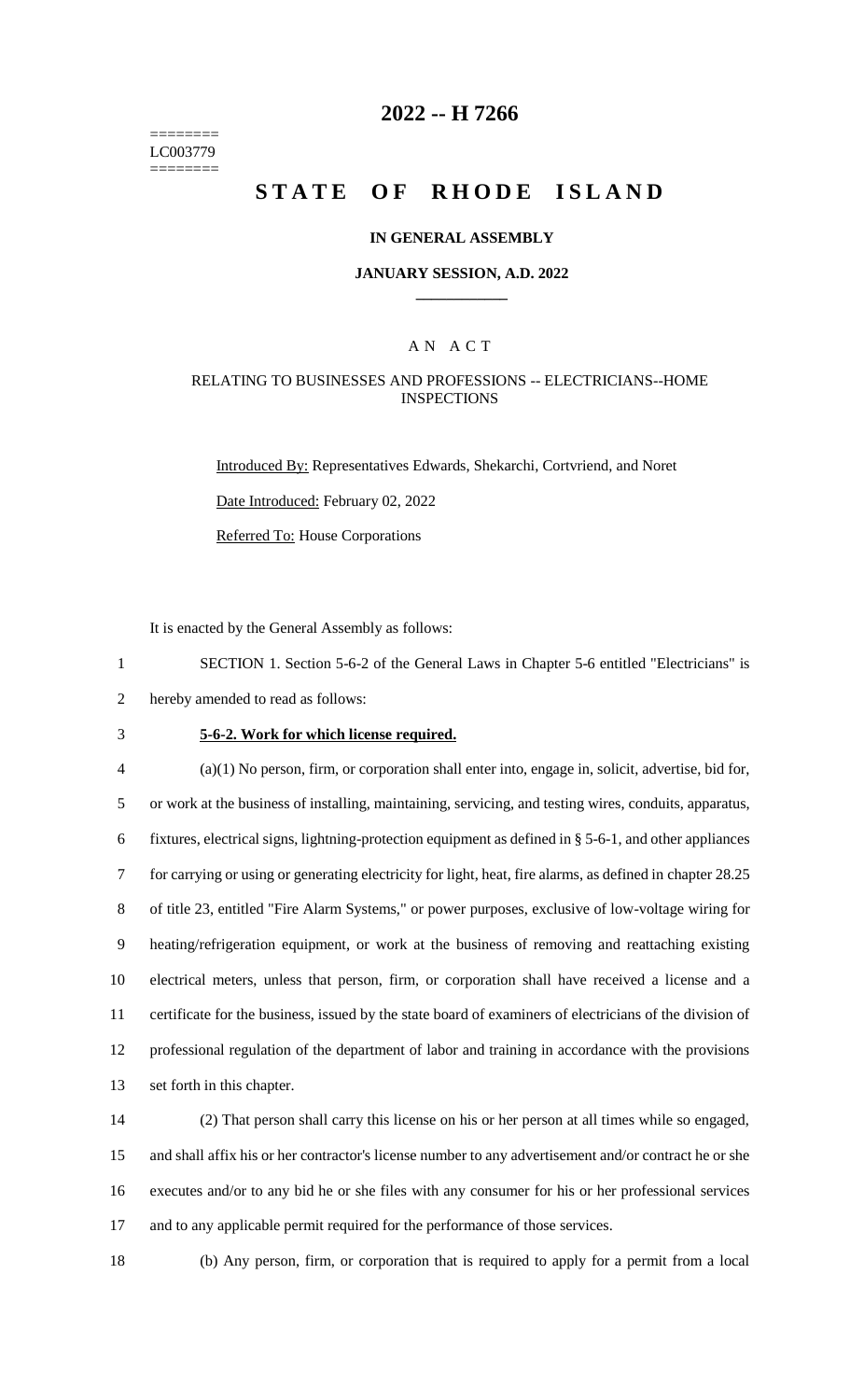building official for any work required to be performed by a person licensed under the provisions of this chapter shall cause the work to be performed by a person licensed under the provisions of this chapter; provided, that the provisions of this section, except the provision regarding removing and reattaching existing electrical meters, shall not apply to owner-occupied, single-family homes. (c) Home inspectors, licensed pursuant to chapter 65.1 of title 5, shall be exempt from the provisions of this section, except that home inspectors shall not engage in the installation, repair or maintenance of any electrical component, unless licensed under this section. SECTION 2. The provisions of this act shall be given retroactive as well as prospective effect and shall apply to all cases pending upon the effective date of this act and this act shall take

effect upon passage.

======== LC003779 ========